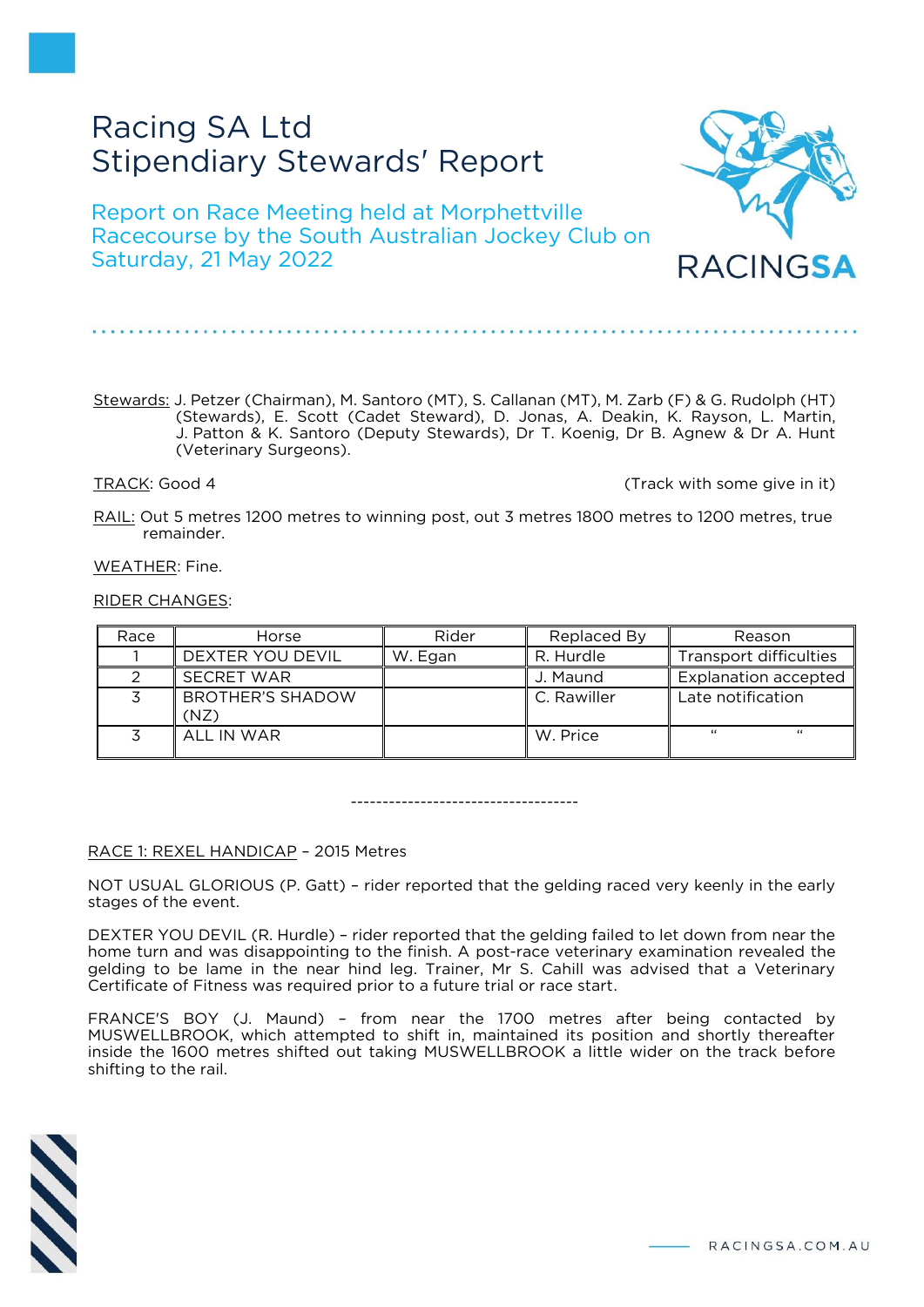#### RACE 1: REXEL HANDICAP – 2015 Metres (cont'd)

MUSWELLBROOK (C. Williams) – had its tongue tie adjusted upon arrival at the barriers. Raced keenly in the early stages of the event. From near the 1700 metres shifted in, in an attempt to obtain a position closer to the inside running rail and contacted FRANCE'S BOY, which attempted to maintain its position. Shortly thereafter inside the 1600 metres FRANCE'S BOY shifted out slightly taking the gelding wider on the track, before shifting towards the rail which allowed MUSWELLBROOK to settle outside FRANCE'S BOY in a position one off the rail. Weakened noticeably from near the 600 metres. Rider reported that the gelding travelled well; however, from near the 700 metres, when asked for an effort, failed to respond to his riding and as a result was unable to be fully tested to the line. Rider added that on pulling up, the gelding made abnormal upper respiratory noises. A post-race veterinary examination revealed an abnormal upper respiratory noise. Co-trainers, Mr B. & Mr J. Hayes were advised the results of an endoscopic examination and a Veterinary Certificate of Fitness would be required prior to presenting the gelding for a future trial or race.

# RACE 2: THOMAS FARMS HANDICAP – 1050 Metres

KENYAN WONDER (C. Rawiller) – slow to begin.

MUM'S MY HERO (B. Price) – rider reported that the gelding felt uncomfortable in its action over the final 200 metres of the event. A post-race veterinary examination revealed the mare to be lame in the off hind leg. Trainer, Mr C. Curtis was advised that a Veterinary Certificate of Fitness was required prior to a future trial or race start.

SECRET WAR (J. Maund) – laid out under pressure over the concluding stages of the event. Stewards acceded to a request by Co-trainer, Mrs N. Searle on 19 May 2022 to allow the gelding to race equipped with winkers on the near side. Having regard for the fact that the request was made after acceptance, Stewards imposed a fine of \$200 under AR206(2).

ASTON RAPOVA (K. Crowther) – raced very keenly in the early stages of the event. Laid in from near the 500 metres until inside the 300 metres.

CHOSEN BLONDE (D. Tourneur) – rider reported that the mare felt uncomfortable in its action behind. A post-race veterinary examination revealed the mare to be lame in the near foreleg. Trainer, Mr C. Bieg was advised that a Veterinary Certificate of Fitness was required prior to a future trial or race start.

EXTREMELY LUCKY (J. Kah) – raced greenly in the straight, laid in and shifted in for a short distance approaching the 100 metres.

# RACE 3: CARBINE CLUB OF SOUTH AUSTRALIA INC. HANDICAP – 1200 Metres

The start of this event was delayed approximately two minutes.

SO YOU CAN (T. Voorham) – held up rounding the home turn and shortly after straightening was disappointed for clear running between SO SAY ANGEL and BROTHER'S SHADOW (NZ) and was unable to improve its position until near the 200 metres where it was obliged to shift to the inside of BROTHER'S SHADOW (NZ), however, shortly thereafter became disappointed as BROTHER'S SHADOW (NZ) laid in and shifted in and as a consequence was not fully tested until near the 100 metres.

BROTHER'S SHADOW (NZ) (C. Rawiller) – inside the 200 metres laid in and shifted in and hampered SO YOU CAN.

MISS LANGTRY (S. Logan) – a post-race veterinary examination revealed no visible abnormalities.

HASSLEFREE (P. Gatt) – awkward to begin.



JEAN VALJEAN (C. Murray) – awkward and slow to begin. Held up for clear running from approaching the 300 metres until approaching the 200 metres. Rider reported that as a consequence of being awkward and slow to begin he was obliged to settle further back in running than intended.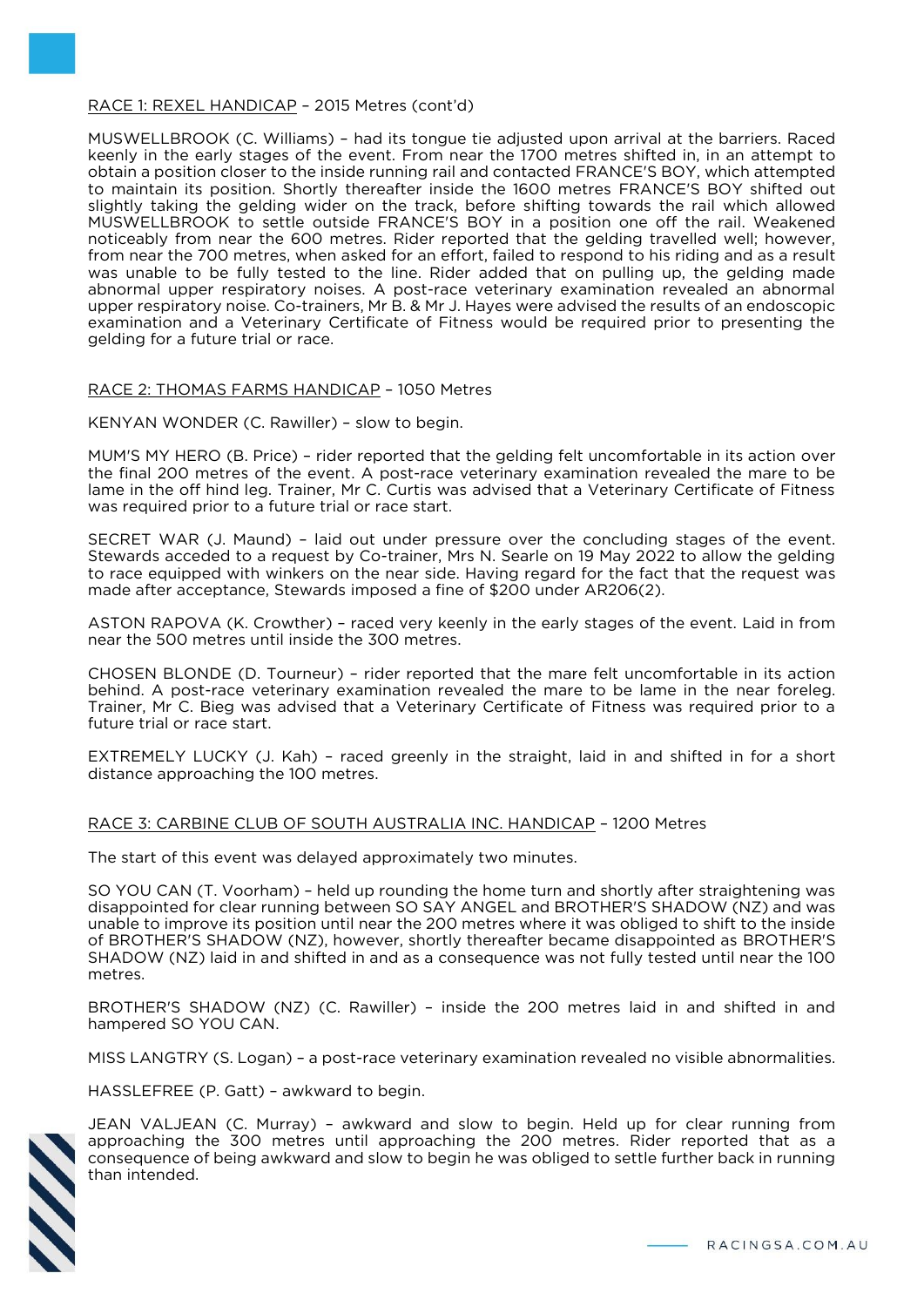# RACE 4: DAVID COLES AM STAKES – 1200 Metres

The start of this event was delayed approximately four minutes.

WALLY WEST (J. Holder) - raced keenly in the early stages of the event. A post-race veterinary examination revealed the gelding to be lame in the near foreleg. Trainer, Mr J. O'Connor was advised that a Veterinary Certificate of Fitness was required prior to a future trial or race start.

MAXIMILLIUS (M. Zahra) – awkward to begin, shifted out and inconvenienced STARTIDE. Hung out under pressure in the straight. Near the 200 metres attempted to jump a shadow on the track.

ABRUPT (R. Downey) – which was fractious in the barriers after being loaded was removed, underwent a pre-race veterinary examination and was passed fit to race. Began very awkwardly, shifted out and contacted AS TIME GOES BY, resulting in that horse being hampered at the start. Raced keenly in the early stages of the event. Rider reported that the colt was disappointing in its performance. A post-race veterinary examination revealed no visible abnormalities. Co-trainers, Mr L & T. Corstens were advised that a warning had been placed on the colt in relation to being difficult to load and being fractious in the barriers.

AITCH TWO OH (P. Gatt) – raced keenly in the early stages of the event. Laid out from near the 600 metres until shortly after the entrance to the straight.

CELTIC VADER (A. Chung) – proved a little difficult and erratic in its behaviour behind the barriers. Co-trainers, Mr R. Jolly & Ms C. Jolly were advised that a warning had been placed on the filly in relation to its pre-race behaviour. A post-race veterinary examination revealed no visible abnormalities.

STARTIDE (K. Crowther) – inconvenienced at the start. Raced keenly in the early stages of the event. Laid in, in the straight. A post-race veterinary examination revealed no visible abnormalities.

AS TIME GOES BY (J. Kah) – contacted and hampered at the start.

#### RACE 5: DOMINANT CENTAUREA STAKES – 2015 Metres

SILENT SOVEREIGN (J. Allen) – raced wide without cover in the middle stages of the event.

MAGNA BELLA (S. Logan) – raced wide without cover in the early stages of the event.

LA CHEVALEE (B. McDougall) – a post-race veterinary examination revealed no visible abnormalities.

DENY KNOWLEDGE (IRE) (M. Dee) – a post-race veterinary examination revealed no visible abnormalities.

QUEBECOIS (T. Hope) – laid out under pressure in the straight.

#### RACE 6: SA FILLIES CLASSIC – 2500 Metres

LADY CHANT (P. Gatt) - rider pleaded guilty to a charge under AR132(7)(a)(ii) in that he used his whip on more than five occasions prior to the 100 metres and was reprimanded. In determining penalty Stewards had regard for the totality of the use of the whip by P. Gatt and noted that he used it on seven occasions over the final 100 metres of the event.

BUNDLE OF FUN (C. Williams) – rider reported that the filly travelled well but failed to let down in the straight and was disappointing to the finish. A post-race veterinary examination revealed no visible abnormalities.

THE AMAZONIAN (M. Zahra) – awkward to begin.



ELSKLING (T. Hope) – a post-race veterinary examination revealed the filly to be lame in the near foreleg. Trainer, Mr M. Freedman was advised that a Veterinary Certificate of Fitness was required prior to a future trial or race start.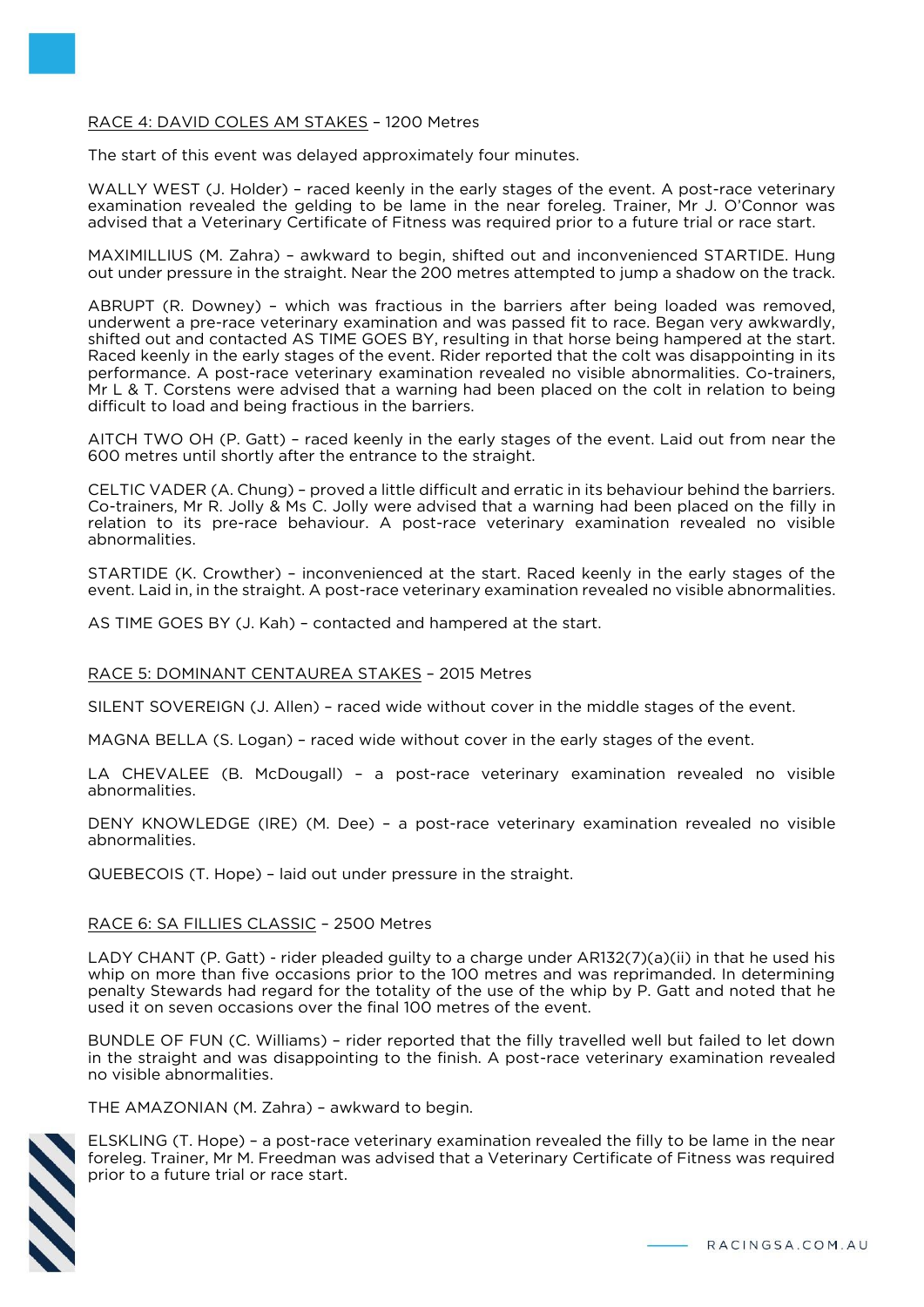# RACE 6: SA FILLIES CLASSIC – 2500 Metres (cont'd)

THE MAP (J. Toeroek) – near the 700 metres was hampered and taken wider by PREFER US (NZ), which shifted out slightly away from the heels of PARISIAN VEIL as that horse rolled out.

PREFER US (NZ) (J. Allen) – near the 700 metres shifted out slightly away from the heels of PARISIAN VEIL, which rolled out, and hampered THE MAP.

MIGHTY ADELE (B. McDougall) – rider reported that the filly travelled well and when asked to quicken approaching the 400 metres responded for a short distance; however, then weakened from inside the 400 metres. A post-race veterinary examination revealed no visible abnormalities.

PARISIAN VEIL (M. Julius) – trainer, Mr J. Julius was reprimanded under AR65(1) for failing to produce the Thoroughbred Identification Card for the filly. The horse was permitted to start as it was able to be identified from records held by Stewards. Near the 700 metres rolled out and inconvenienced PREFER US (NZ), which shifted out as a consequence.

GREAT MYSTERY (P. Moloney) – was obliged to race in restricted room for a number of strides on straightening between LADY CHANT to its inside and DOUCEUR to its outside.

HARBELLE (T. Voorham) – raced keenly and wide without cover in the early stages of the event.

# RACE 7: R A LEE STAKES – 1600 Metres

CHERRY TORTONI (M. Dee) – when questioned regarding an election to improve to the outside of STRUCK BY after the entrance to the straight, rider explained he was conscious that horses in previous races appeared not to benefit from racing closer to the rail and for that reason he elected to shift out wider on the track to improve his position.

JUNIPAL (J. Allen) – co-trainers, Mr C. Maher & Mr D. Eustace were reprimanded under AR65(1) for failing to produce the Thoroughbred Identification Card for the gelding. The horse was permitted to start as it was able to be identified from records held by Stewards. Rider reported that the gelding travelled well during the event; however, when asked for an effort was disappointing to the finish. A post-race veterinary examination revealed no visible abnormalities.

DALASAN (J. Holder) – laid in, in the straight. Rider reported that the horse travelled well; however, was disappointing in its finishing effort. A post-race veterinary examination revealed that the horse had been galloped on, on its off hind leg. First aid was administered.

COUNTOFMONTECRISTO (NZ) (D. Tourneur) – raced wide without cover throughout the event.

RITRATTO (J. Eaton) – was held up for clear running from near the 600 metres until near the 500 metres.

MY MATE SONNY (C. Jones) – laid in, in the straight.

DANISH FORTUNE (W. Price) – raced keenly in the early stages of the event.

EXCELIDA (J. Kah) – was held up for clear running from near the 600 metres until near the 500 metres.

# RACE 8: THE FURPHY GOODWOOD – 1200 Metres

The start of this event was delayed approximately 5 minutes.

BEHEMOTH (K. Crowther) – near the 100 metres was hampered by BELLA NIPOTINA which was taken out by THE ASTROLOGIST, which shifted out, and as a result BEHEMOTH shifted out taking NOT AN OPTION a little wider on the track.



SAVATOXL (B. Vorster) – stumbled shortly after the start.

THE INFERNO (M. Zahra) – underwent a pre-race veterinary examination and was passed fit to race. Stumbled at the start. Near the 1000 metres commenced to race keenly when racing in restricted room for a short distance.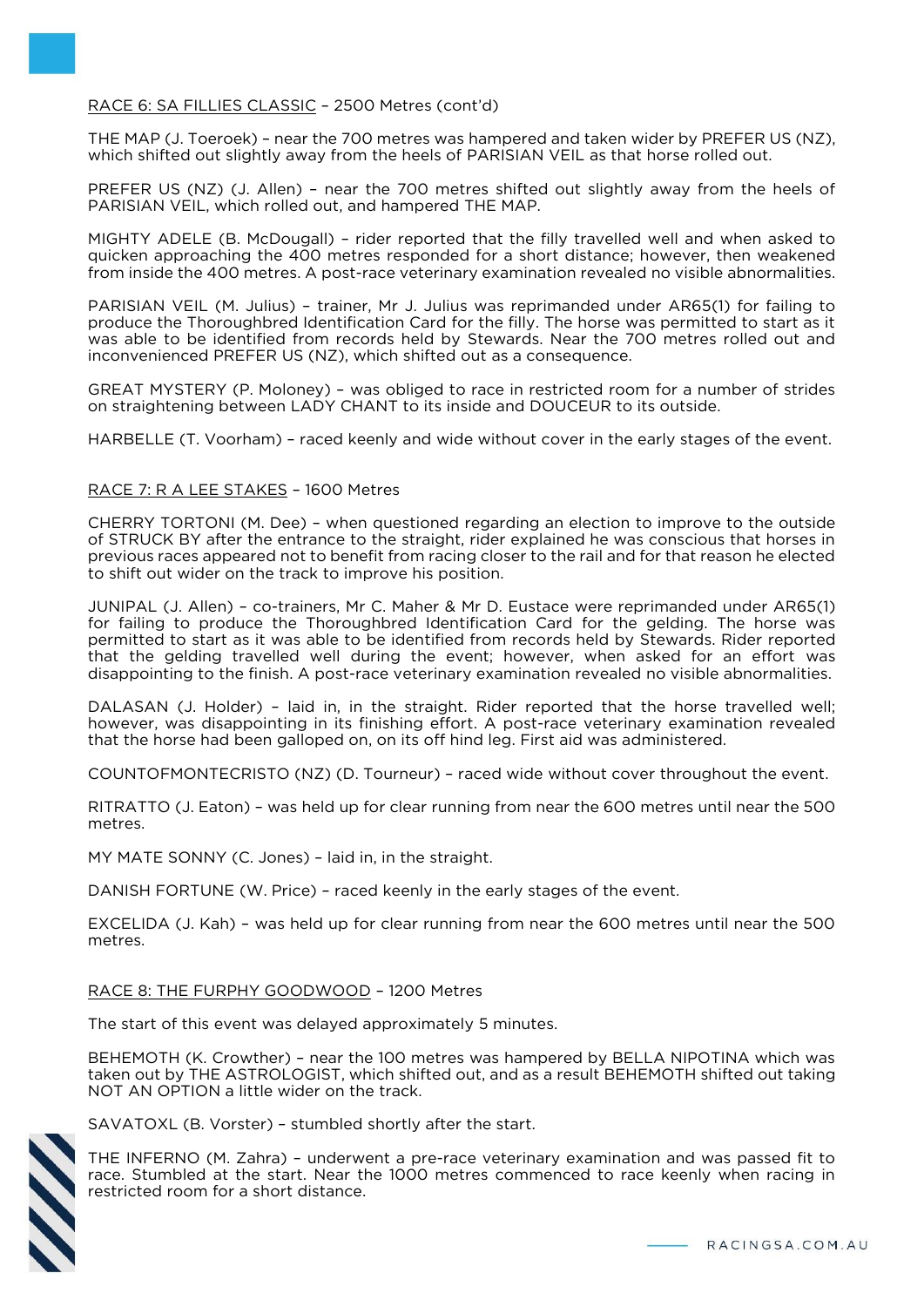# RACE 8: THE FURPHY GOODWOOD – 1200 Metres (cont'd)

INSTANT CELEBRITY (J. Toeroek) – hampered on jumping away.

THE ASTROLOGIST (F. Kersley) – near the 100 metres shifted out taking BELLA NIPOTINA out onto BEHEMOTH resulting in that horse being hampered when taken wider on the track and as a consequence of being hampered BEHEMOTH shifted out taking NOT AN OPTION a little wider on the track. Following the running of this event F. Kersley was attended to by the First Care Medical Personnel after he dislocated his right shoulder during the event. F. Kersley was cleared to travel back to Victoria; however, is required to have a Medical Certificate declaring him fit to ride.

FREE OF DEBT (D. Tourneur) – shifted out shortly after the entrance to the straight, took the running of and tightened EXTREME WARRIOR resulting in that horse having to be steadied. Rider pleaded guilty to a charge of careless riding under AR131(a) and was suspended from riding in races to commence at midnight on Saturday, 28 May and to expire at midnight on Wednesday, 8 June 2022, a period of 5 meetings. Shortly after the entrance to the straight rider lost control of his near side rein and did not regain control for the remainder of the event. Over the concluding stages of the event shifted out abruptly away from NOT AN OPTION, which was taken out and hampered GENERAL BEAU, which was taken wider on the track.

LOMBARDO (Z. Spain) – shifted in after jumping away and hampered INSTANT CELEBRITY.

BELLA NIPOTINA (J. Allen) – raced keenly in the early stages of the event. Near the 100 metres was inconvenienced by THE ASTROLOGIST, which shifted out and as a consequence hampered BEHEMOTH resulting in that horse being hampered when taken wider on the track.

AYSAR (M. Dee) – knuckled at the start.

NOT AN OPTION (P. Moloney) – near the 100 metres was taken a little wider on the track by BEHEMOTH, which was taken out.

FRANKIE PINOT (D. Holland) – had difficulty obtaining clear running from near the 300 metres until near the 100 metres where it was able to obtain clear running between HALVORSEN and SAVATOXL.

EXTREME WARRIOR (J. Kah) – near the entrance to the straight, had its running taken and was tightened by FREE OF DEBT, which shifted out to improve, and had to be steadied. Rider reported that the colt travelled well until passing the 600 metres but then failed to respond to her riding and was disappointing to the finish. A post-race veterinary examination revealed no visible abnormalities.

GENERAL BEAU (D. Moor) – Stewards permitted D. Moor to ride the colt 0.5 kg over its declared weight of 52.5 kg. Over the concluding stages of the event was hampered and taken wider by FREE OF DEBT, which shifted out abruptly.

MANHATTEN TIMES (J. Eaton) – rider reported that the gelding performed below its best and was disappointing to the finish.

RACE 9: PROUD MISS STAKES – 1200 Metres

The start of this event was delayed approximately two minutes.

ANOTHER AWARD (J. Holder) – shifted in shortly after the start. Laid in under pressure in the straight.

MISS ALBANIA (J. Allen) – awkward to begin.

ENERGY WITHIN (D. Moor) – was obliged to race in restricted room shortly after the start between BLESS HER and I AM BENE as that horse received pressure from ANOTHER AWARD to its outside.

ARAY OF SUNSHINE (C. Murray) – laid out rounding the home turn.

SPINNING (K. Crowther) – raced keenly in the early stages of the event.

---------------------------------------